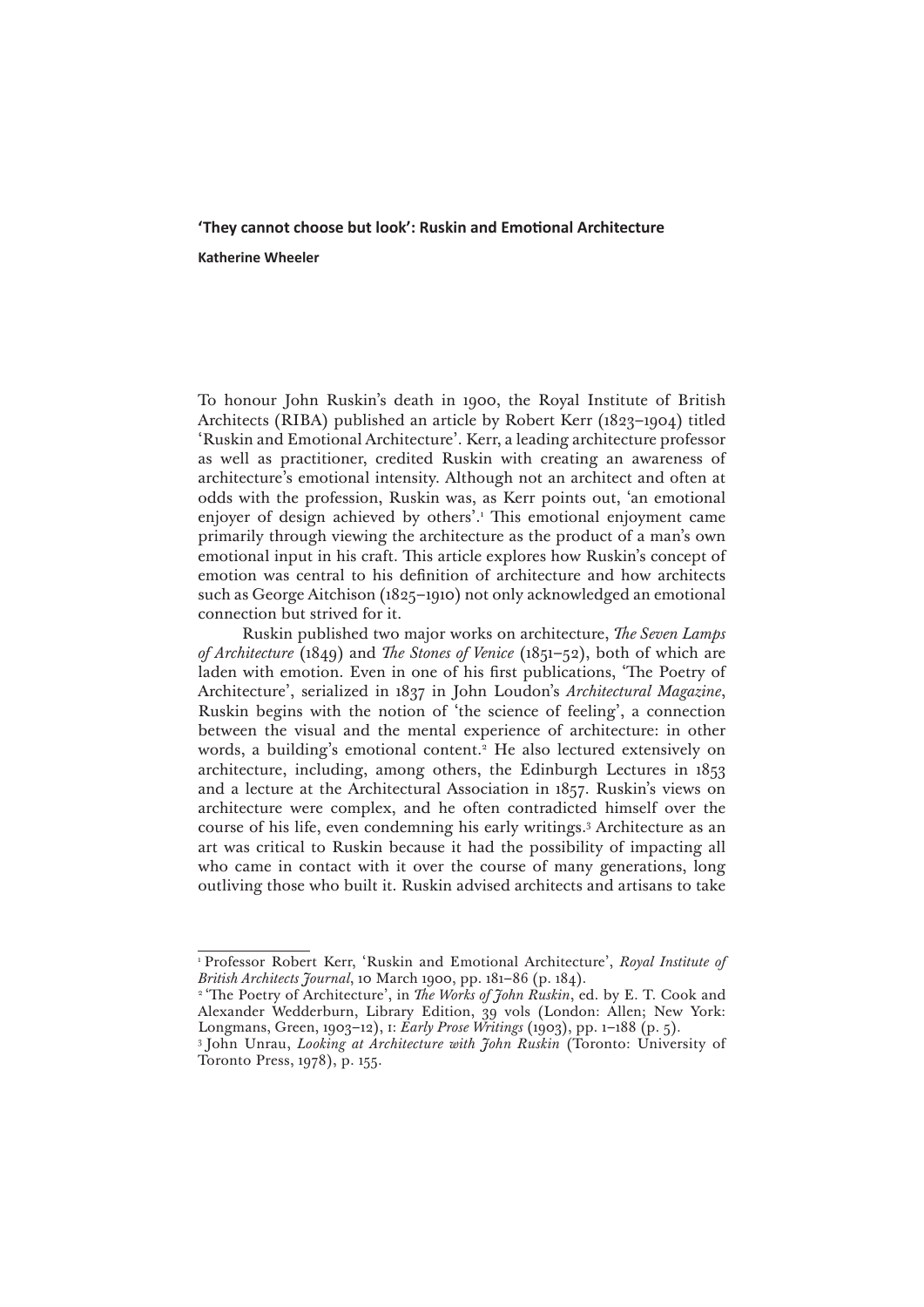care in the emotions that their work held because 'all the world will hear you; they cannot choose but look'.4

The first part of this article provides a context for the concept of emotion in architecture with a review of the architectural profession in the nineteenth century, before turning to the writings on emotion by Ruskin and Aitchison. Ruskin's writings were from outside the profession, and many of his ideas were discarded by architects as not suitable to the practice of architecture. But the writings of Aitchison, along with Kerr's obituary, reveal that Ruskin's words had made an impact, as emotion was considered central to the art of architecture.

### **The architectural profession in nineteenth-century Britain**

For architects, the nineteenth century was a period of dramatic and irrevocable change, and it is in this context that Ruskin's writings must be seen. The architectural historian J. Mordaunt Crook describes this period as one which saw the 'fragmentation' of the architect into the surveyor, designer, builder, and engineer.5 The architect then was faced with the problems of defining what he was responsible for in the building process and his status on the job site. Many architects sought a professional status equal to lawyers and doctors, which meant changes in the way they learned and practised. Pupillage, the apprenticeship to a master for seven years, was the primary means of education at the beginning of the century but was gradually replaced by new university degree programmes. Professional organizations such as RIBA, specialized publications such as the *Builder*, and membership examinations for RIBA (established in 1863) all became a means by which architects could 'certify' their knowledge and status.<sup>6</sup> There was no official means of certification other than the RIBA membership examination until Parliament passed the 1931 Registration Act.7 The lack of certification of architects in the first half of the nineteenth century was problematic because it meant that anyone could call themselves an architect, and the profession became riddled with fraud and incompetence.

<sup>4 &#</sup>x27;Influence of Imagination in Architecture', from *The Two Paths*, in *Works of Ruskin*, ed. by Cook and Wedderburn, xvi: *'A Joy Forever' and The Two Paths* (1905), pp. 346–74 (p. 369).

<sup>5</sup> J. Mordaunt Crook, 'The Pre-Victorian Architect: Professionalism and Patronage', *Architectural History*, 12 (1969), 62–78 (p. 62).

<sup>6</sup> For analysis of the process of professionalism, see Barrington Kaye, *The Development of the Architectural Profession in Britain: A Sociological Study* (London: Allen & Unwin, 1960).

<sup>7</sup> Mark Crinson and Jules Lubbock, *Architecture* — *Art or Profession?: Three Hundred Years of Architectural Education in Britain* (Manchester: Manchester University Press, 1994), p. 184. Parliament passed the Registration Act for architects in 1931, while the US had instituted professional architectural licensure *c*. 1897.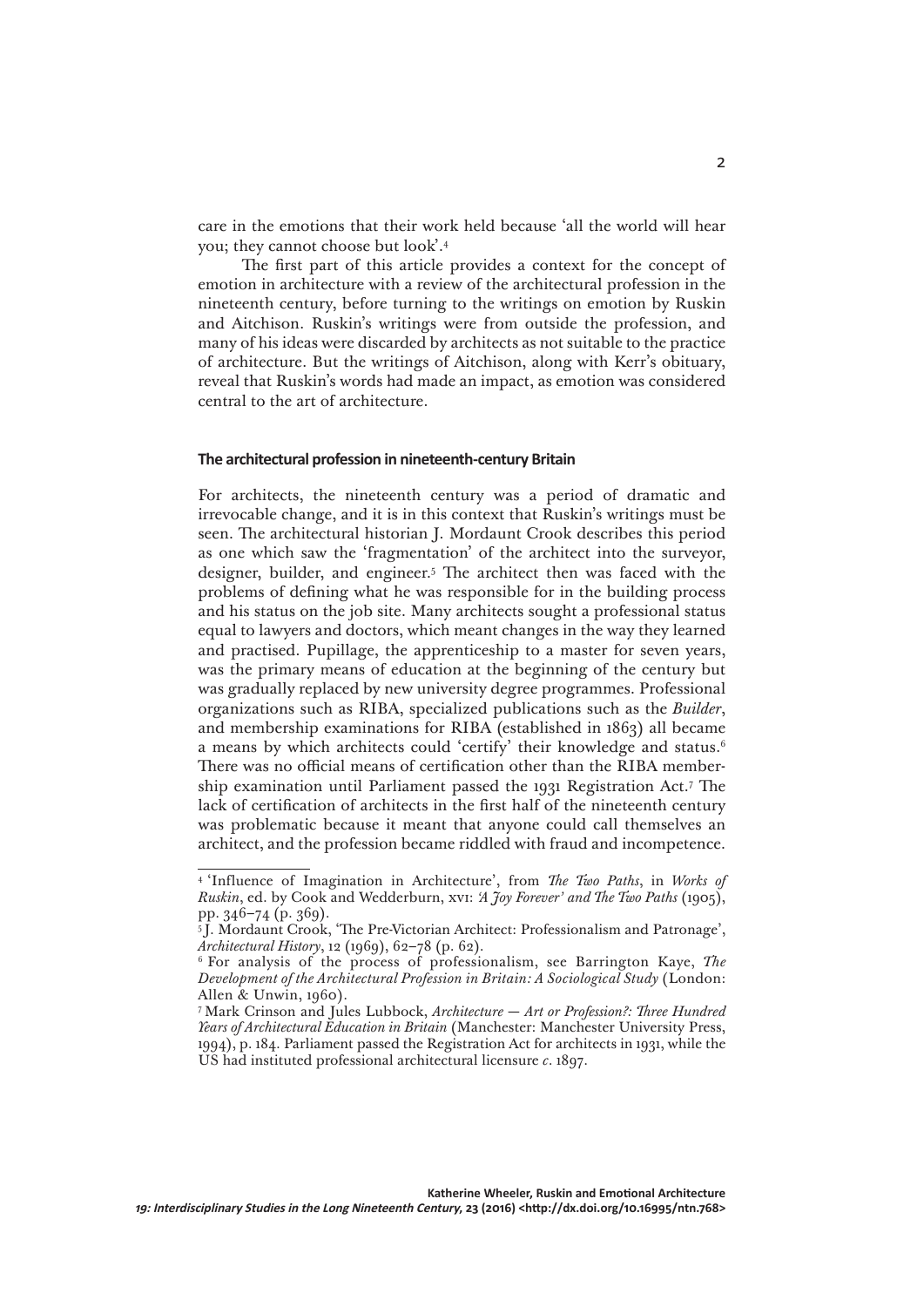In 1849 the architect John Burley Waring (1823–1875) declared: 'In no occupation are there more quacks than in architecture.'8 The architect's official status was also in confusion. Between 1851 and 1881 the architect's class in the census reports shifted twice  $-$  from artist or builder in  $1851$ , to artisan in 1861, to a fine artist within the professional class by 1881.9 The issues raised by these shifts in the architect's classification were at the heart of Ruskin's concerns about the profession — that it had distanced itself from the actual crafting of a building.

Victorian architects also had to address the introduction of new materials such as iron, the mass production of familiar materials including bricks and glass that revolutionized how architecture was constructed, and new systems such as plumbing, gas, and eventually electricity. The rise of the general contractor and the process of bidding for jobs (known as tendering) changed the requirements of what architects had to produce in terms of drawings and specifications and led to the rise of a new class of draughtsmen.10 The incorporation of new materials increased the prominence of the engineer, as architects tried to define themselves as artists in contrast to the more scientific engineer.<sup>11</sup> New construction of housing, schools, and commercial buildings struggled to meet growing demand and pressure from the growth in population, particularly in industrial cities.12

Add to this professional turmoil architects' obsession with style, and it quickly becomes clear how difficult the practice of architecture was in nineteenth-century Britain. Ruskin's writings, along with those of A. W. N. Pugin (1812–1852), promoted the Gothic as the preferred model for a contemporary architecture, which was a purposeful turning away from the classical style of architects such as Charles Barry, who designed the Reform Club (1837) on Pall Mall, London. The conflict came to a head in 1858 with the 'Battle of the Styles' when Parliament debated whether classical or Gothic would be better for the new Foreign Office building. Although the architect George Gilbert Scott (1811–1878) had been placed third in the competition with a Gothic Revival scheme, Lord Palmerston

<sup>8</sup> J. B. Waring, 'The Diploma Question', *Builder*, 24 November 1849, pp. 559–60  $(p. 560)$ .

<sup>9</sup>*The Census of Great Britain in 1851* (London: Longman, Brown, Green, and Longmans, 1854), pp. 122, 125. See also Kaye, Population Tables II, I, pp. lxxxvii, 173.

<sup>&</sup>lt;sup>10</sup> For an excellent discussion of the changes on the building site during the nineteenth century, see Brian Hanson, *Architects and the 'Building World' from Chambers to Ruskin: Constructing Authority* (Cambridge: Cambridge University Press, 2003); also, Sir John Summerson, *The Turn of the Century: Architecture in Britain around 1900*, W. A. Cargill Memorial Lectures in Fine Art, 5 (Glasgow: University of Glasgow Press, 1976).

<sup>&</sup>lt;sup>11</sup> Andrew Saint, *Architect and Engineer: A Study in Sibling Rivalry* (London: Yale University Press, 2008).

<sup>&</sup>lt;sup>12</sup> C. G. Powell, *An Economic History of the British Building Industry 1815–1979* (London: Methuen, 1982), pp. 45–48.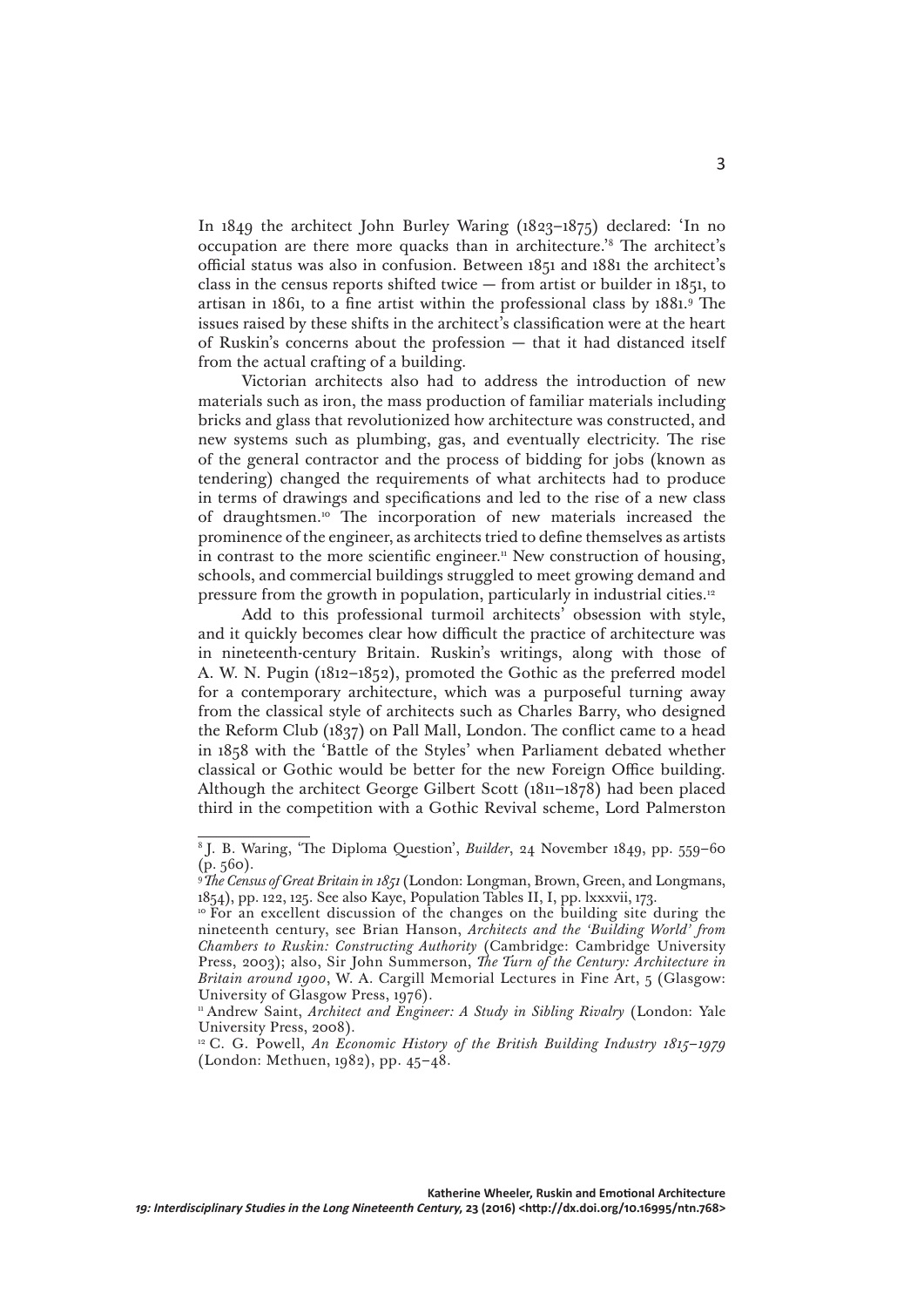(1784–1865; Prime Minister 1855–58, 1859–65) coerced him to make the design more 'Italian'.13 By the completion of G. E. Street's Law Courts (1882), on the Strand, London, the Gothic Revival had already begun to wane.

Ruskin's influence in these decades changed as architects drew different ideas from his writings. As the historian Michael Brooks points out in *John Ruskin and Victorian Architecture*, in the 1850s and 1860s, when Ruskin's works on architecture were first published, they became fodder for Gothic Revivalists interested in the historical architectural elements that he recommended for study.14 With the waning of the Gothic Revival and the rise of the Renaissance revival and eclecticism, architects became more interested in Ruskin for his ideas concerning the craftsman and the incorporation of sculpture in architecture.15 The focus on craft and the artistic freedom of the artisan were in part a rebellion against the impact of the Industrial Revolution on architecture, blossoming into the Arts and Crafts Movement and the formation of groups such as the Art Workers' Guild in 1884. These groups saw the industrialization and mechanization of construction labour as a direct threat to architecture as an art, and they fought for the integration of the arts and crafts into architectural practice and education. The one constant, as Brooks notes, is the thread of emotional investment and reaction to architecture in Ruskin's writings, which remained influential throughout the century (p. 334).

Scholarship on Ruskin's ideas about architecture addresses several aspects of the relationship between emotion and architecture. Eve Blau's *Ruskinian Gothic* looks closely at Ruskin's involvement in the design of the Oxford University Museum of Natural History.<sup>16</sup> An evocative mixture of craft and industry, the building's ornament was carved by the O'Shea brothers and provided a contrast to the ferro-vitreous exhibition hall at its centre. The ornament was intended to reflect not only nature's beauty and complexity but also the aesthetic freedom of the craftsman. The project was not an easy one with all the strong personalities involved, including Ruskin, and is still unfinished with blank bosses on the front facade where carving was not completed. In Blau's study, emotion is discussed in the context of the often petty tensions between the main figures involved

<sup>&</sup>lt;sup>13</sup> M. H. Port, *Imperial London: Civil Government Building in London 1850-1915* (New Haven: Yale University Press, 1995), pp. 161–79, 198–210, 252–58; and Ian Toplis, *The Foreign Office: An Architectural History* (London: Mansell, 1987).

<sup>&</sup>lt;sup>14</sup> Michael W. Brooks, *John Ruskin and Victorian Architecture* (New Brunswick: Rutgers University Press, 1987), pp. 325–26.

<sup>&</sup>lt;sup>15</sup> For an analysis of the Renaissance revival in Great Britain, see Katherine Wheeler, *Victorian Perceptions of Renaissance Architecture* (Farnham: Ashgate, 2014).

<sup>16</sup> Eve Blau, *Ruskinian Gothic: The Architecture of Deane and Woodward, 1845*–*1861* (Princeton: Princeton University Press, 1982).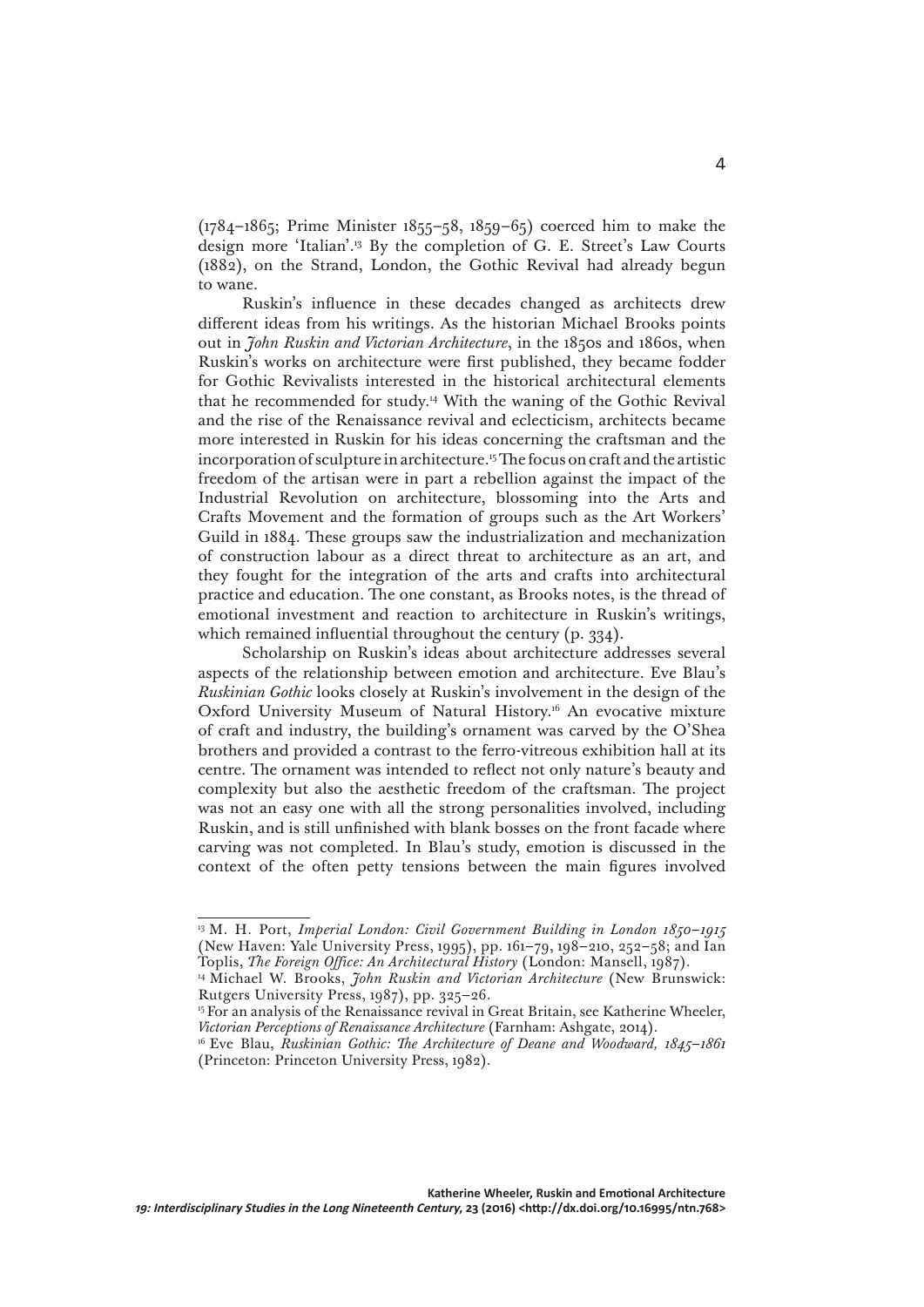in the construction and fundraising process: Ruskin, Sir Henry Acland (1815–1900), the O'Shea brothers, and the architects.

In contrast, John Unrau analyses the keen observational skills evident in Ruskin's drawings and descriptions of architecture (p. 19). The drawings and writings are the means by which Ruskin documents not only the specific ornament or detail but the mood or emotion that he receives from it. For Ruskin, it was the ornament, as opposed to the building's overall structure or form that distinguished architecture from mere building. Ornament was the vehicle by which architecture conveyed emotion, hence his careful study of its use and design, as well as his concern regarding the labourer who created it.

For many Victorian architects, however, Ruskin's ideas went against the prevailing trend of professionalism. Kerr, as a lifelong critic of Ruskin, consistently opposed, even mocked, Ruskin's theories. After an 1865 lecture by Ruskin to the RIBA, Kerr noted that Ruskin's ideas were impractical in the real world of architectural practice. He asserted that 'he could not help thinking that if they were to set Mr. Ruskin up as an architect in an office in Whitehall, and give him plenty of work to do, he would change his opinion'.17 In other words, poetry and theory were all well and good for a writer, but not for a busy architect who had projects on the boards.

Both Kerr and Ruskin were critics of the profession, albeit on different sides. Kerr promoted increased professionalism and was fundamental in the early movement towards formalized architectural education with his role in establishing the Architectural Association in  $1847$ , for which he served as its first president.<sup>18</sup> Kerr was also a wellrespected architect known for his country houses: in particular, Bearwood, an extraordinary house designed in 1864 for John Walter III, politician and proprietor of *The Times*. He propelled his knowledge of practice into publication with *The Gentleman's House* (1864) and *The Consulting Architect: Practical Notes on Administrative Difficulties* (1886).19

Kerr was also a frequent contributor to the architectural press, including a series of short articles in the *Builder*, titled 'Architecturus to His Son' in which he simultaneously spoofs and critiques Ruskin's *Seven Lamps*. Kerr redefines Ruskin's lamps as Art, Delineation, Science, Building,

<sup>17 &#</sup>x27;The Study of Architecture in Our Schools', in *Works of Ruskin*, ed. by Cook and Wedderburn, xix: *The Cestus of Aglaia and The Queen of the Air* (1905), pp. 19–40 (p. 39, n. 5).

<sup>18</sup> Robert Kerr, *The Newleafe Discourses on the Fine Art Architecture: An Attempt to Talk Rationally on the Subject* (London: Weale, 1846). See also, John Summerson, *The Architectural Association, 1847–1947* (London: Architectural Association, 1947).

<sup>19</sup> Kent Bloomer, 'Robert Kerr: Architect of Bearwood', in *Architects' People*, ed. by Russell Ellis and Dana Cuff (Oxford: Oxford University Press, 1989), pp. 130–45.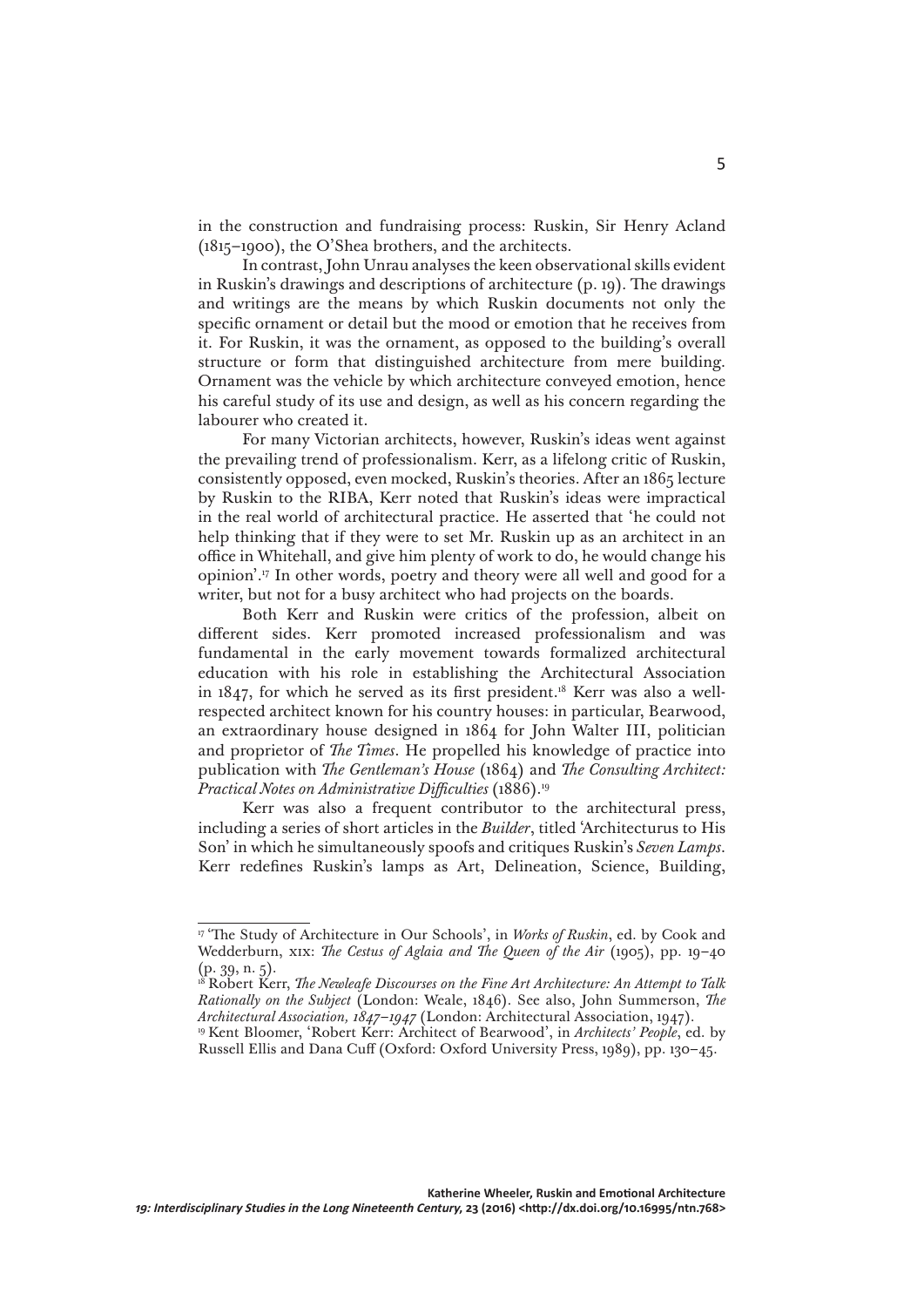Learning, Teaching, and Making a Living.<sup>20</sup> Although Kerr's 'lamps' lit a path for architecture as a profession, he begins the series by reinforcing architecture's position as Art, stating straight off that 'the Architect is an artist'. Kerr's interpretation of an artistic architecture focuses on architecture's ability to create beauty, to which the 'science' of architecture  $-$  i.e. the structure, materials, systems, etc. — was 'the servant'. Science was the intellect that supported art, and art was the conveyor of emotion.

Kerr was not the only architect to disagree with Ruskin. Many disparaged Ruskin's anti-professional stance, his preference for the Gothic style, and his lack of enthusiasm for iron, the new material that forever changed architectural tectonic expression (Wheeler, pp. 25–30). There was, however, a curious silence from the professional side regarding his publications. An 1853 article in the *Builder* asked whether 'Mr Ruskin [is] to be allowed to fling his fire-brands, and hurl his venomous missiles [. . .] without opposition or contradiction?'.<sup>21</sup> A few architects did speak out, one going so far as to call him an enemy of the profession.22 An architect writing under the pseudonym Zeta avows that *The Seven Lamps* was a 'decidedly silly' book, and that the ideas of 'Pope Ruskin', as he calls him, were 'ultrarevolutionary, and will put down almost all that is now in vogue', that is, professionalism and iron.<sup>23</sup> Architects' criticism of Ruskin typically did not, however, attack his idea of architecture as a vehicle for emotion.

Ruskin had his followers among architects, and John Pollard Seddon (1827–1906) defended Ruskin against Kerr's attacks in lectures and essays (Brooks, p. 229). Other architects assimilated different aspects of Ruskin's ideas, creating buildings that came to be called 'Ruskinian', which in turn had several different iterations. Brooks carefully outlines the various levels of these influences, showing how architects shaped Ruskin's ideas to fit the needs at hand (p. 179). Men such as Benjamin Woodward (1816–1861), G. E. Street (1824–1881), William Richard Lethaby (1857–1931), and John Dando Sedding (1838–1891), to name just a few, embraced different aspects of Ruskin's vision of what architecture should be and how it should be constructed. These architects were part of the profession while still at times fighting against increased professionalization.

<sup>20</sup> K., 'Architecturus to His Son', *Builder*, 8 November 1851, pp. 700–02. For the full sequence of Kerr's 'Lamps', see *Builder*, 22 November 1851, pp. 731–32; 6 December 1851, p. 764; 13 December 1851, pp. 780–81; 3 January 1852, pp. 3–4; 24 January 1852, pp. 50–52; and 6 March 1852, pp. 148–49. For comparison, Ruskin's lamps are: Sacrifice, Truth, Power, Beauty, Life, Memory, and Obedience.

<sup>21</sup> Z., 'Ruskin, the Reformer of Taste and Architecture', *Builder*, 13 August 1853, p. 518.

<sup>&</sup>lt;sup>22</sup> An Architect, *Something on Ruskinism; with a 'Vestibule' in Rhyme* (London: Hastings, 1851), p. 14.

<sup>23</sup> Zeta, 'The New Philosophy of Architecture', *Builder*, 17 May 1851, p. 312.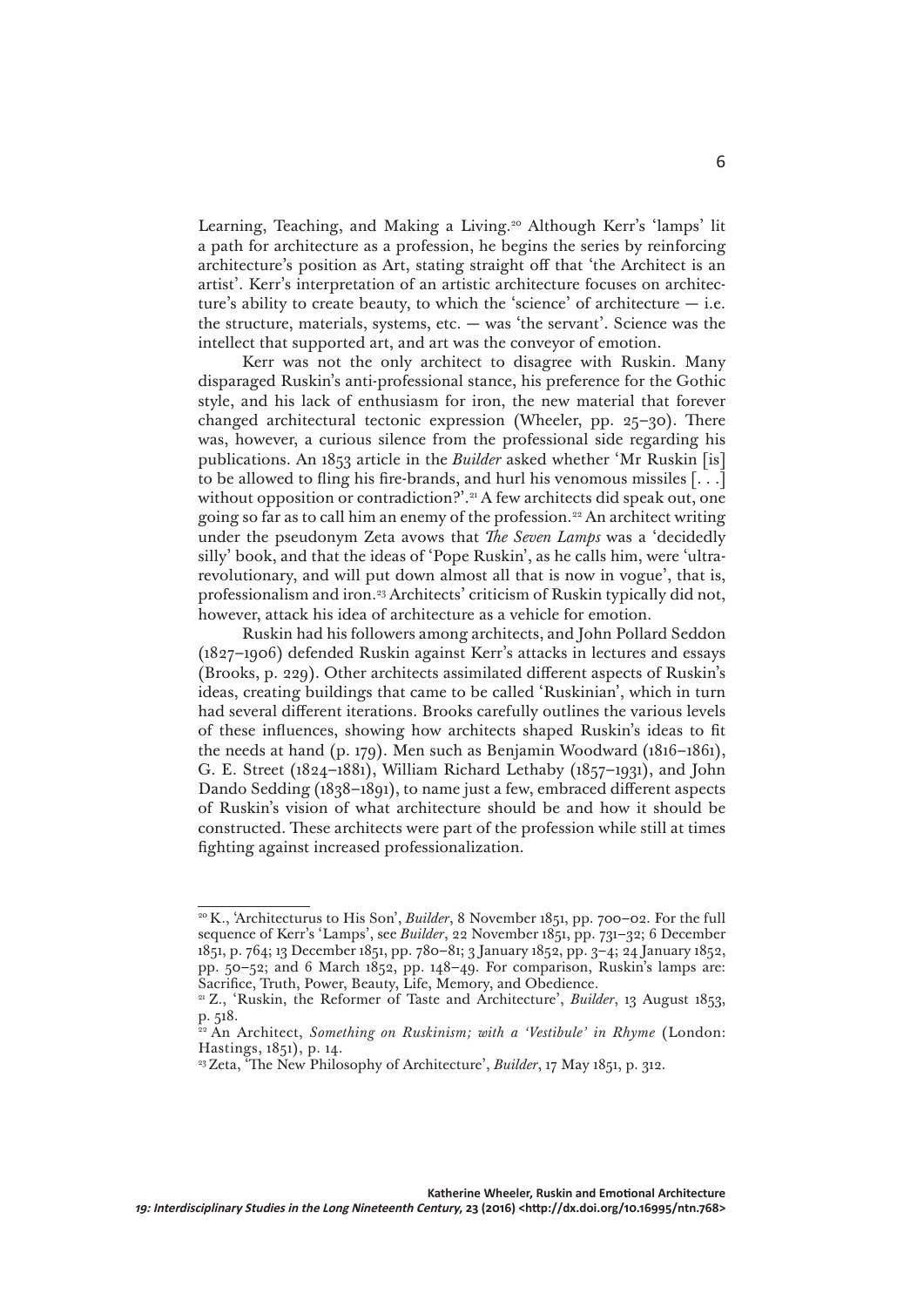#### **Emotion in architecture**

Emotion could be part of architecture at three different stages: in the design by the architect; in the production by craftsmen; and, finally, in its reception by the public. In Ruskin's writings for architects — *The Seven Lamps of Architecture* and his 1857 lecture at the Architectural Association, in particular  $-$  he identifies both the design and the craft of architecture as the points where emotion can be instilled in the building. To experience architecture as a viewer was therefore to experience the range of emotions of all those involved in its production. What emotion was felt and transferred was also critical for Ruskin — was it honourable and suited to architecture's place in society? Or was it inappropriate and leading society astray?

The transference of emotion would not have been a foreign idea to Victorians, as a century before the Scottish philosopher and writer David Hume (1711–1776) proposed the connection of reason and feeling with the transference of emotion from one person to another.<sup>24</sup> Hume asserts that the 'passions', as he calls them, were 'contagious' and had an almost autonomous ability to move from person to person. At the same time, Edmund Burke (1730–1797) was exploring the ability of architecture to incite emotions associated with the sublime, creating a new aesthetic goal in his treatise *A Philosophical Enquiry into the Origin of Our Ideas of the Sublime and Beautiful* (1757). In the late 1850s Alexander Bain developed some of these ideas in *The Emotions and the Will.*25 A combination of these ideas may have led to the concept of the transference of emotion from person to object, and the subsequent retrieval of that emotion by a viewer at any later point in time.<sup>26</sup>

In *The Seven Lamps of Architecture*, Ruskin asserted architecture's 'continual influence over the emotions of daily life'.<sup>27</sup> He believed that the buildings around him affected him as they projected emotions back out into the world for the public to receive. Architecture was rife with feelings and values that had been instilled during the process of construction. This embedding of emotions was what made architecture an art.<sup>28</sup> For Ruskin,

<sup>24</sup> Adela Pinch, *Strange Fits of Passion: Epistemologies of Emotion, Hume to Austen* (Stanford: Stanford University Press, 1996). See also, Wayne Waxman, 'Hume, David (1711–1776)', in *Encyclopedia of Philosophy*, ed. by Donald M. Borchert, 2nd edn, 10 vols (Detroit: Macmillan Reference USA, 2006), iv, 504.

<sup>&</sup>lt;sup>25</sup> Alexander Bain, *The Emotions and the Will*, 2nd edn (London: Longmans, Green, 1865), p. 35.

<sup>&</sup>lt;sup>26</sup> There is currently a revival of interest in the effects of architecture on emotion, particularly in healthcare design. See, for example, Esther M. Sternberg, *Healing Spaces: The Science of Place and Well-Being* (Cambridge, MA: Belknap Press, 2009). <sup>27</sup>*Works of Ruskin*, ed. by Cook and Wedderburn, viii: *The Seven Lamps of Architecture* 

<sup>(1903),</sup> p. 251.

<sup>&</sup>lt;sup>28</sup> In her chapter on Ruskin and 'Photographic Emotion', Anne-Marie Millim notes that 'the truth of art could only be seized by the emotionally roused observer's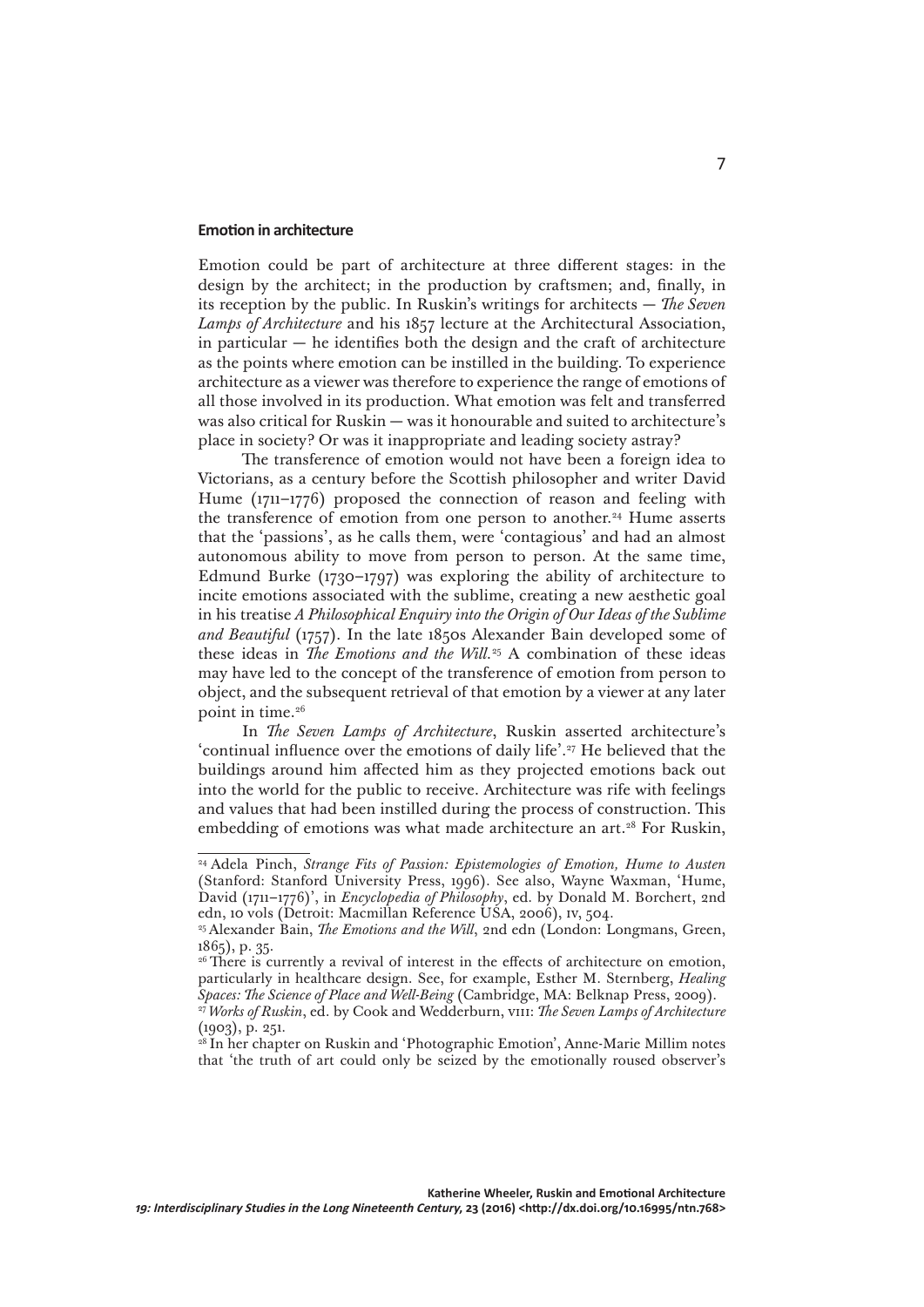the problem lay in both the fixing of 'affections' to the wrong things or in not making the architecture vivid enough to communicate the affections to others.29

Ruskin understood architecture as an art, albeit a lesser art than painting and sculpture; and, as an art, emotion was central in both its creation and its reception. Each of Ruskin's seven lamps held a quality that could either hinder or facilitate the architecture's emotional impact. Sacrifice, for example, was 'a devotional feeling' that was 'wholly wanting' in contemporary architecture.30 This deficiency was in part because true sacrifice required greater economic — as well as emotional —investment. In a period in which a building's construction was now being awarded to the contractor with the lowest bid, Ruskin's notion of sacrifice went against the professional grain. To practise architecture as Ruskin proposed meant that an architect must take fewer projects as he would be more involved in the work on-site. Ruskin felt the lack of sacrifice greatest in religious buildings, where shortcuts were taken and where parishioners spent money with greater freedom on their luxurious homes, creating happiness for one as opposed to happiness for all.

In the preface to the second edition of *The Seven Lamps* (1855), Ruskin added a brief commentary on what he had come to conclude were the four primary types of feeling associated with architecture: Sentimental Admiration, Proud Admiration, Workmanly Admiration, and Artistic Admiration (*Works*, VIII, 7-11). His descriptions lay the groundwork for the importance of painting and sculpture in architecture, as they are the elements of the building which stimulate emotion. Ruskin gives the example that Sentimental Admiration is the type of reaction brought about by experiencing a grand cathedral at night by torchlight when the whole of it could not be perceived at once, similar to Burke's elements of the sublime. Most people, Ruskin thought, have the ability to experience Sentimental Admiration, but he does not consider this response to be of 'the higher merits of architecture', because Sentimental Admiration is a pure emotional reaction with little intellect involved. Proud Admiration is the feeling evoked when looking at a grand building with which the viewer has some affiliation, such as being its owner. Ruskin notes that these buildings are often symmetrical — i.e. classical — and are 'invariably associated with vulgarity and narrowness of mind' (VIII, 9). Architects should not strive for this emotional reaction, because its association with the wealthy

response', which in turn 'determined the cultural value' of the object. See Anne-Marie Millim, *The Victorian Diary: Authorship and Emotional Labour* (Farnham: Ashgate, 2013), p. 109.

<sup>&</sup>lt;sup>29</sup> 'The Stones of Venice, vol. III', in *Works of Ruskin*, ed. by Cook and Wedderburn IX: *The Stones of Venice, vol.* iii *and Examples of the Architecture of Venice* (1904), pp. 1–307 (p. 68).

<sup>&</sup>lt;sup>30</sup> Works of Ruskin, VIII, 30; Kerr, 'Ruskin and Emotional Architecture', p. 184.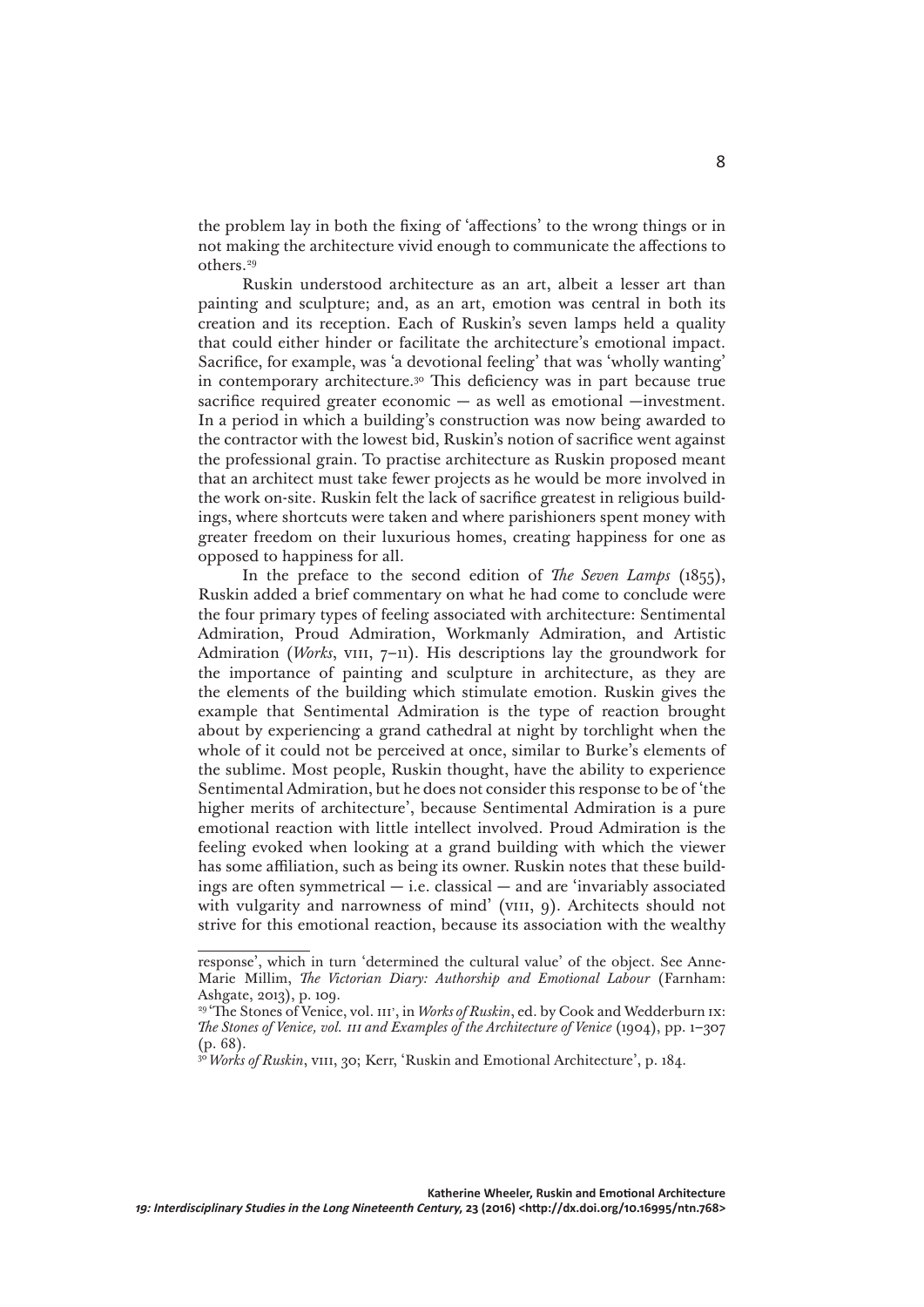makes it not admirable to the poor. Workmanly Admiration might be exhibited in the accomplishment of a mason's finely proportioned details and mouldings, which could be appreciated independently of the quality of the building overall. Good craftsmanship, Ruskin recognized, did not automatically equal a good building, even if it could elicit a positive emotional response.

Finally, Artistic Admiration is a reaction to the sculpture and 'colour' that adorn a building. It is this form of admiration for which architects should strive, even though it requires the realization that the building itself is 'subordinate to' the painting and sculpture. In other words, it was not the architect's work that created an appropriate emotional reaction, but the artist's. To admire was to connect the viewer to the craftsman or artist through the artwork, no matter how long ago the structure was built or the ornament carved. But 'the architect who was not a sculptor or painter, was nothing better than a framemaker on a large scale' (*Works*, VIII, 10). The architect must be an artist, otherwise he was merely making the frame which would hold the real art of the building, that part which roused an emotional response. Ruskin saw these four modes of admiration to be important enough to the reading of *The Seven Lamps* that he included them in the 1880 edition as an appendix titled 'The Four Modes of Admiration'.31

In his inspiring and sobering 1857 lecture to the Architectural Association, 'The Influence of the Imagination in Architecture', Ruskin outlines the duties of the architect and the limitations of architecture, including its emotional aspects. He rallied the audience of young men by proclaiming that a 'peculiar importance, and responsibility, are attached to your work, when you consider its permanence, and the multitudes to whom it is addressed' (*Works*, xvi, 368). To succeed, therefore, an architect needed three things: sympathy with his fellow men, imagination, and 'industry' (xvi, 346). Sympathy for Ruskin was the 'power of sharing in the feelings of living creatures' (xvi, 355). This emotional connection was not just to his fellow man, but to all living beings as part of nature.

The architectural example that Ruskin gives is that of Amiens Cathedral. Looking only at the cathedral's doorway, he asks the audience: 'Have you ever considered how much sympathy and how much humour, are developed in filling this single doorway[?]' (*Works*, xvi, 356). He notes that the architect must have closely observed human nature to depict the 'disputing monks', the 'puzzled aldermen', the 'melancholy recluse', and the 'triumphant prelate' (xvi, 357). Gothic architecture, he stresses, because

<sup>&</sup>lt;sup>31</sup> Although Ruskin never directly connected the pathetic fallacy to architecture in the third volume of *Modern Painters*, it is possible that the concept was percolating in his mind when he wrote the preface on the Four Modes of Admiration for the second edition of *The Seven Lamps*. In both cases Ruskin's concern is with the connection between emotion's role in perception and the creation of art.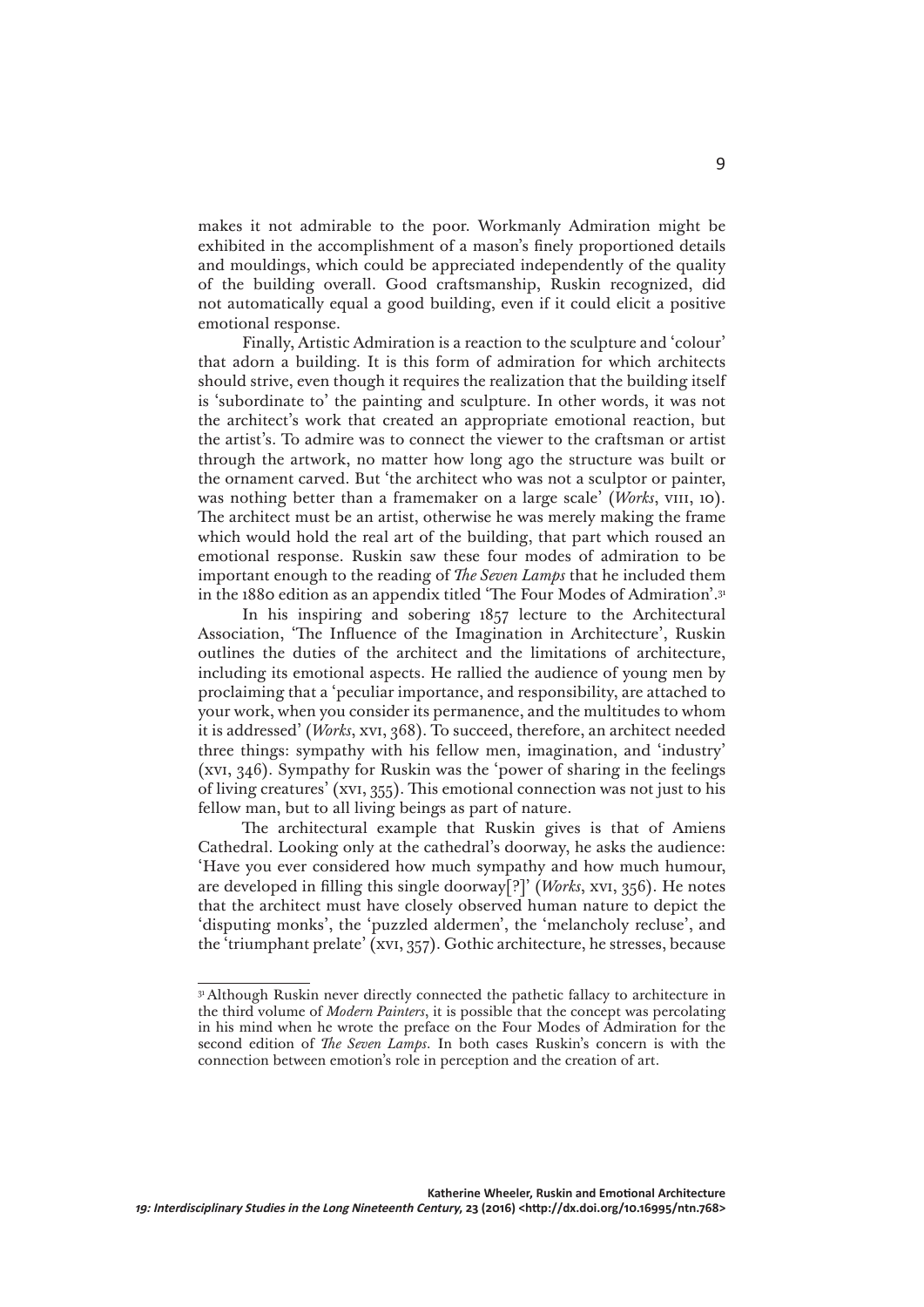of its integration of sculpture as an inherent part of the design, should serve as an example for young architects on how they could incorporate art, and thereby emotion, in architecture.

The reception of architecture, as opposed to music, was larger in scope and took place over a longer period of time. Unlike music, which had the power to convey a full range of emotions, architecture is more limited in terms of this ability: sound can 'express the depth of all affections', but a 'group of lines', as he describes architecture, could not (*Works*, xvi, 350, 351). His criticism is focused on classical architecture, which is founded on a system of proportions based on the diameter of a column that prescribes the size and placement of almost every aspect of the overall form and the ornamental details of the building. As an assemblage of lines and proportion systems, classically inspired architecture was all intellect and no feeling and therefore could not reach the emotional depth of the other arts, such as music. Ruskin asked the audience of young men:

> Do you not suppose the front of Whitehall, a singularly beautiful one, ever inspires the two Horse Guards, during the hour they sit opposite to it, with military ardour? Do you think that the lovers in our London walk down to the front of Whitehall for consolation when mistresses are unkind; or that any person wavering in duty, or feeble in faith, was ever confirmed in purpose or in creed by the pathetic appeal of those harmonious architraves? (xvi, 351)

But this stunted emotional condition was not inherent in all architecture, and was instead found only in that which relied on the use of proportion.

This attention to proportion as a defining principle of architecture made its practice more mathematical, scientific, and therefore intellectual, thus muting its ability to communicate feeling. Ruskin chided the young architecture students: by using proportions, 'you will sink into a state in which you can neither show, *nor feel*, nor see anything, but that one is to two as three is to six' (*Works*, xvi, 354, emphasis added). The rote practice of proportions could not imbue architecture with emotion, because it prevented the designer or craftsman from using his imagination, thus making him a 'slave' to the system of 'vulgar fractions'. Classical architecture, according to Ruskin in *The Stones of Venice*, was 'utterly devoid of all life, virtue, honourableness, or power of doing good' (xi, 227). To design architecture based on proportioning systems meant that the architect as a professional was of no use to society. Even though a building might provide shelter from weather, it could not heal, comfort, or inspire.

Proportion in architecture came into play in the relationship between the level of emotional engagement of the architect or craftsman and the emotional experience of the final design. Ruskin emphasized this connection to the young architects in his lecture at the Architectural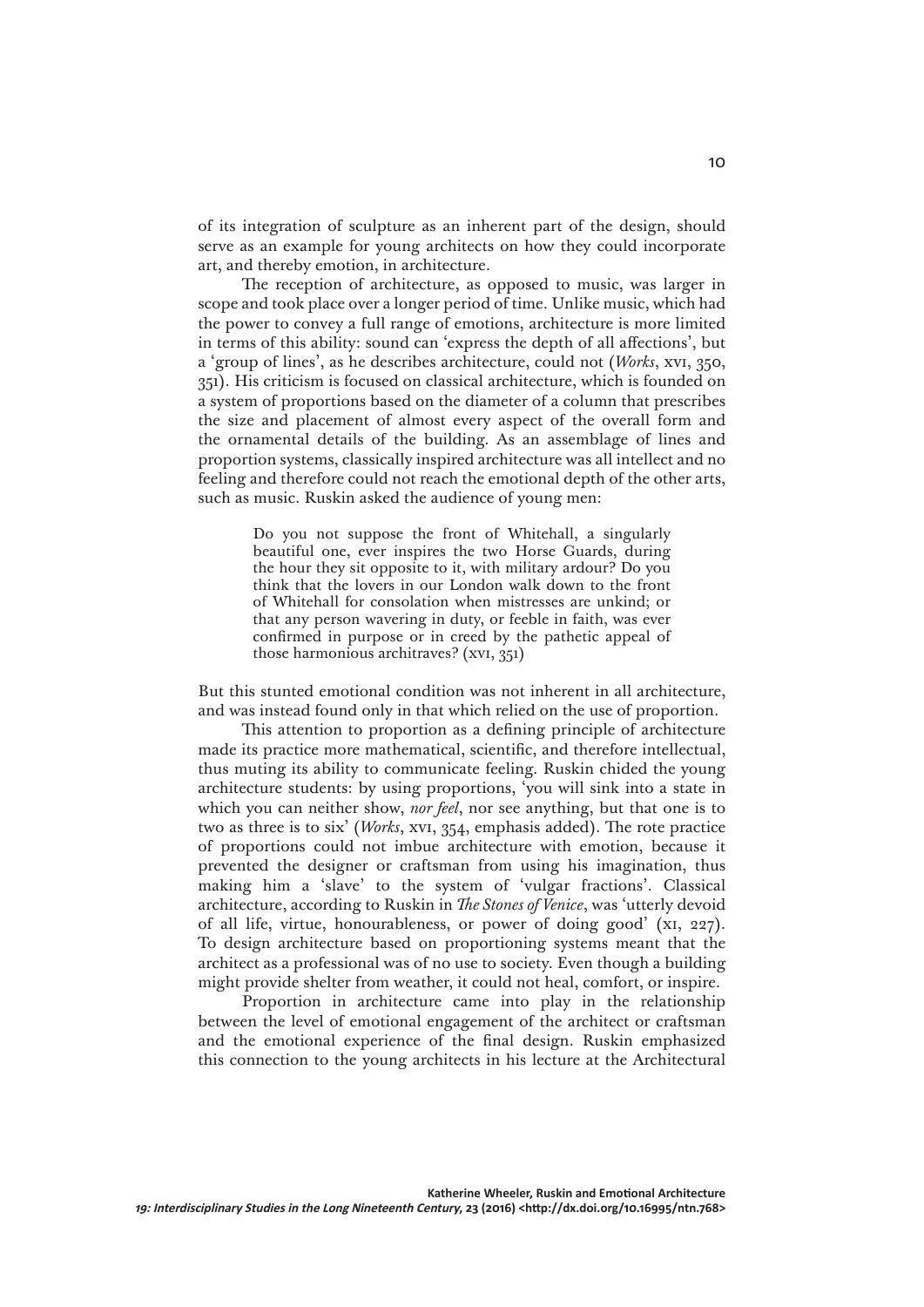Association: 'For, wholly in proportion to the intensity of feeling which you bring to the subject you have chosen, will be the depth and justice of our perception of its character' (*Works*, xvi, 370). This intensity implied a *passionate*, wholly encompassing emotional approach to design. Just as for the famous happy carver in *The Seven Lamps*, the architect, too, must 'see that your work is easily and happily done, else it will never make anyone else happy' (xvi, 369). The emotion of the designer became integral to the object designed. Therefore, the architect must also beware of 'small emotions' such as jealousy, pride, and other anxieties that would limit his imagination and ultimately the design. This concept applied to all scales of the design, for 'when the imagination and feelings are strongly excited, they will not only bear with strange things, but they will *look* into *minute* things with a delight quite unknown in hours of tranquility' (xvi,  $363-64$ , emphasis in original). The smallest details of architecture, in ornament or construction, were thus ennobled by the application of emotion.

Some architectural styles could elicit inappropriate emotional responses and, for Ruskin, Renaissance architecture provided an excellent example of what *not* to do. Concerned more with developing the intellect instead of the heart, Renaissance architecture expressed the period's 'coldness, perfectness of training, [. . .] [and] want of sympathy with the weakness of lower men' (*Works*, xi, 74). The pride of knowledge embraced the classical learning and proportional systems necessary for the revival of classical architecture. In addition, the Renaissance heart grew towards a love of material things, luxury, and the sensuality of body, not towards God or nature or even 'the weakness of lower men'. While the decline of Gothic and the rise of the Renaissance had begun with a focus on the intellect instead of holier ideals, the Renaissance's real downfall for Ruskin was its expression of inappropriate emotions, or, as he noted in *The Stones of Venice*, 'the ruin which was begun by scholarship, was completed by sensuality' (xi, 131). Ruskin portrayed the Renaissance as a period of decadence, sensuousness, and luxury, and he used sexualized language in his descriptions of the period. Regarding fifteenth-century Italian architectural ornament, he wrote that 'excitement and interest are sought for by means of violent and continual curvatures wholly unrestrained, and rolling hither and thither in confused wantonness'. These were clearly not emotions that he felt were appropriate to convey in public, civic, or religious buildings. Good architecture was 'chaste' and held a 'restrained power' (xi, 9, 6).

Ruskin maintained that emotion's role in architecture was not simply for the pure experience of it, as the Aesthetic Movement would later hold, but as a catalyst for action. In this sense, the emotion instilled in the architecture was itself secondary to the action that it inspired. 'It is not the church we want, but the sacrifice; not the emotion of admiration, but the act of adoration; not the gift, but the giving' (*Works*, VIII, 39–40).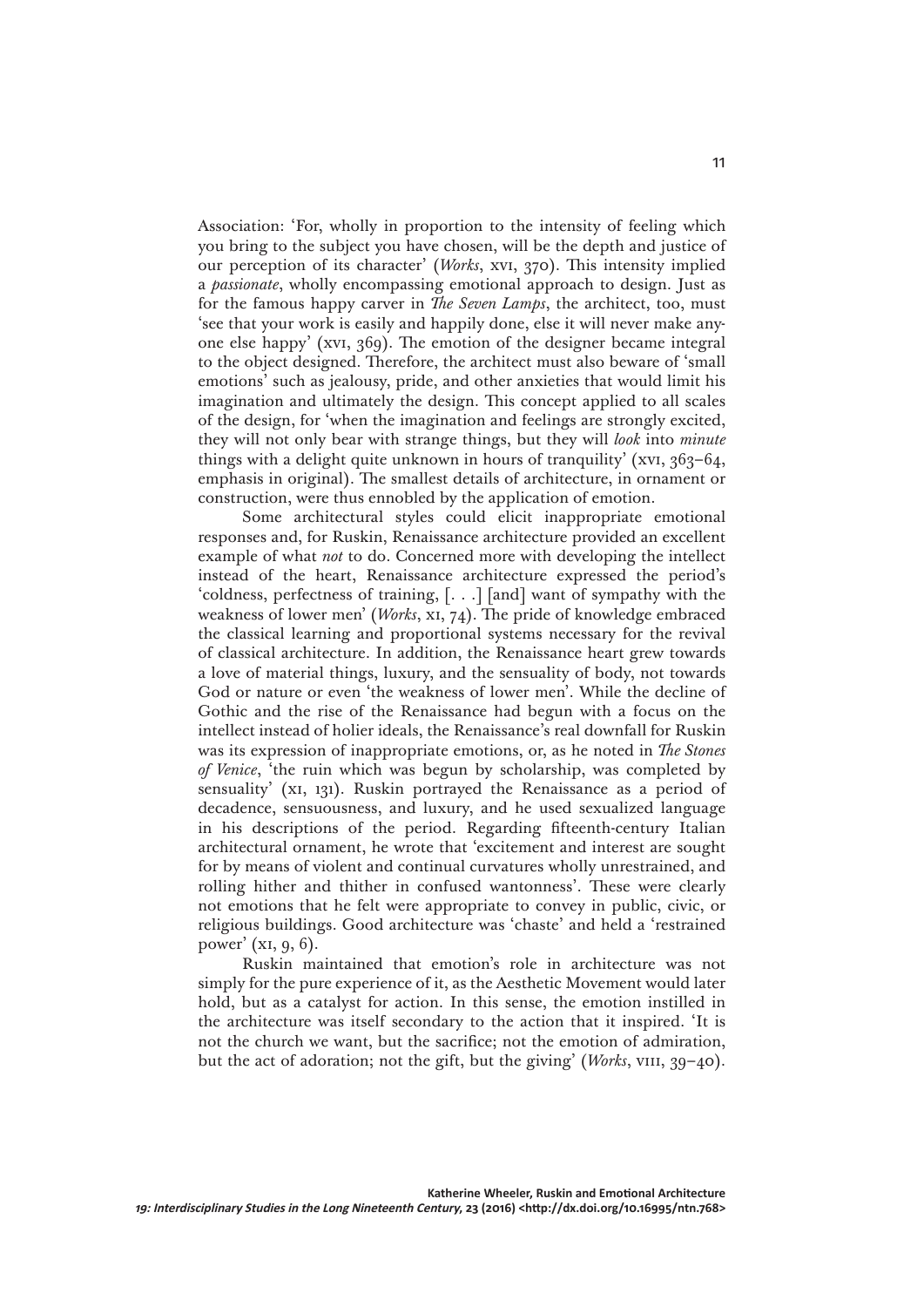For Ruskin, emotion was essential to architecture, but it was not an end in itself as its goal was to change men's hearts and then their actions with the goal of improving society.

Ultimately, for Ruskin, the emotion that he most wanted architecture to project was love (*Works*, xvi, 369). A young architect had to engage in three aspects of love: the first was a love of architecture itself. If the architect did not love his profession as an art and do everything in his power to practise it with integrity and emotion, then he was a 'drudge' or 'mechanic', but not an artist (xvi, 370). The second love required was that of the world around him, by which Ruskin meant nature as a work of God. Finally, the architect must love his fellow man, or, as Ruskin phrased it, 'the creatures to whom you minister, your fellow men' (xvi, 372). This theological phrasing emphasized the architect's responsibility and framed his building as the sermon, loaded with meaning, moralism, and emotion.

Ruskin saw the emotional potential inherent in architecture as a way to heal some of the problems of society. Unlike painting, sculpture, or music, architecture had the ability to reach the widest audience for the longest period of time. Therefore, its role in society was critical as a way to create change. But it was not the structural or technical aspects of the building that gave it an emotional value; rather, it was the art of architecture through its incorporation of sculpture and painting. Ruskin was trying to guide the profession and emphasize architecture's power to stimulate a sympathy for one's fellow man in a chaotic world.

#### **George Aitchison and emotional architecture**

But did Ruskin's appeal for emotion in architecture reach the inner sanctum of the architectural profession? George Aitchison managed both to maintain a prominent role in the profession and to assimilate some of Ruskin's ideas, particularly Ruskin's stance on the importance of emotion in architecture. Aitchison's many lectures and writings serve as a touchstone for revealing the profession's attitude to the role of emotion as a generator for design and in its reception. The son of an architect, Aitchison junior studied at the Royal Academy and University College London before an extended tour of the architecture of Europe, after which he returned to London and eventually joined his father's partnership.32 Aitchison was fully involved in the development of the profession, serving as the president of RIBA (1896–99), as well as professor of architecture at the Royal Academy. If Aitchison was, as J. Mordaunt Crook has claimed, the 'most Victorian architect', then his views might serve as a window into what many other

<sup>32</sup> J. Mordaunt Crook, 'George Aitchison (1825–1910)', *ODNB <*[http://doi.](http://doi.org/10.1093/ref:odnb/30356) [org/10.1093/ref:odnb/30356>](http://doi.org/10.1093/ref:odnb/30356).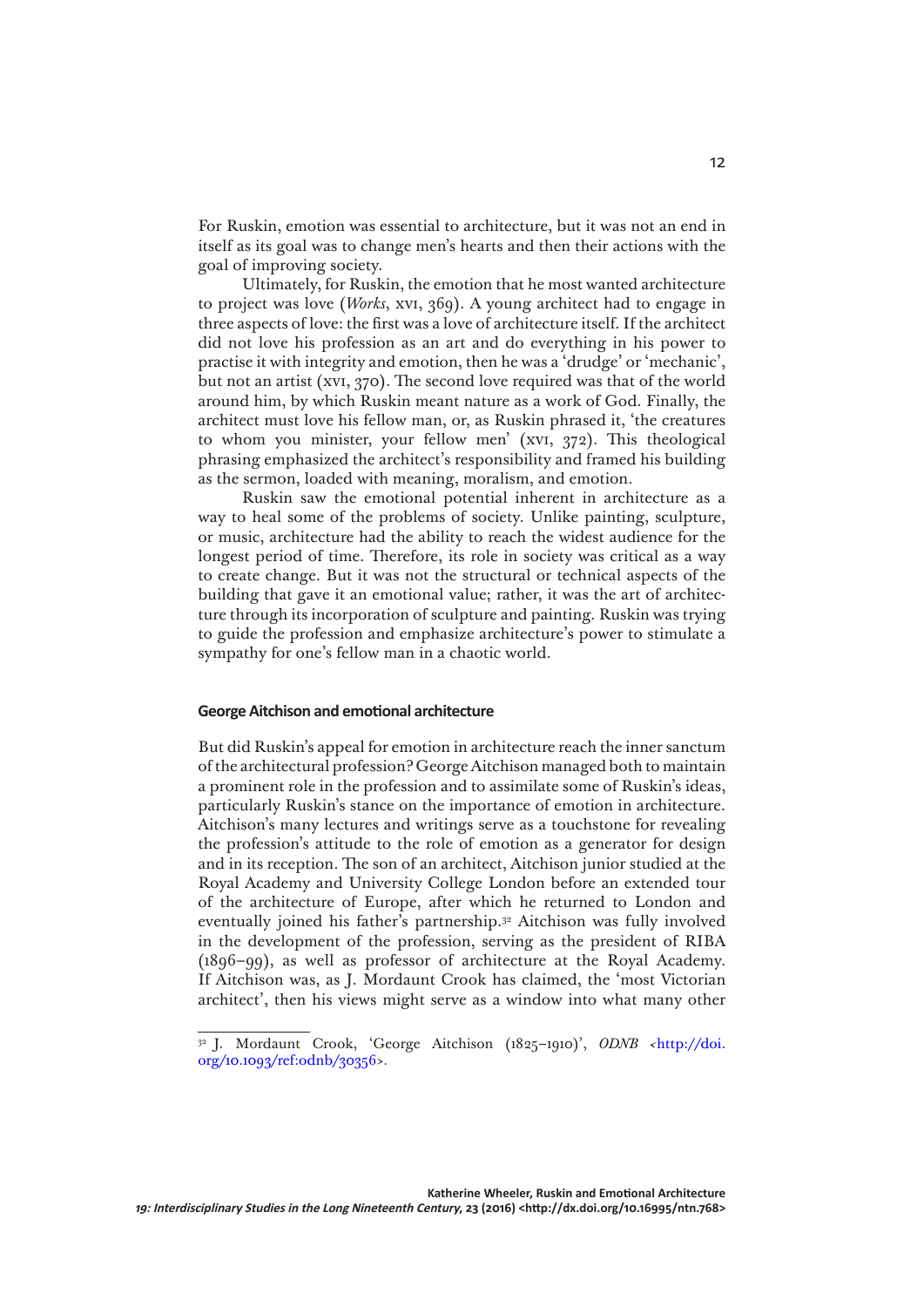Victorian architects, who were not as outspoken or prolific, had on their minds in terms of emotion in architecture.33

While a direct connection cannot be drawn between Ruskin and Aitchison, there were many opportunities when they might have crossed paths or shared their views and Aitchison's later writings show an assimilation of the critic's ideas. Both men held a common friend in Frederic Leighton (1830–1896), for whom Aitchison designed both his house (1864–65) and the later addition of the stunning Arab Hall (1877–89), and whom Ruskin had met in 1855 and maintained contact with through sharing drawings and mutual visits. The two men would also have been in the same circle through their association with Sir William Emerson (1843–1924), who served as the RIBA secretary while Aitchison was president, and who was also affiliated with the Royal Architectural Museum, with which Ruskin was deeply involved.34

It is possible that in the years while Ruskin was writing his most seminal texts on architecture, Aitchison was focused on learning the practicalities of design and construction, as he was either still in school at the Royal Academy or travelling. Aitchison's early writings reveal an interest in topics such as iron and brickwork (Crook, *Architect's Secret*, pp. 200–02). When he began to teach architecture at the RA in 1881, however, Aitchison lectured and wrote more frequently and the topics became more theoretical. It is in these texts where Aitchison writes about emotion in architecture. Finally, according to Crook, both men also had a shared contempt for the Renaissance as the basis for a viable contemporary style, and they sought to understand and revive the 'mental attitude' of medieval architecture (*Architect's Secret*, pp. 24–25).

Aitchison's later writings reveal the connection between architecture and emotion within the practice and pedagogy of architecture several decades after Ruskin's primary writings on the topic. Aitchison understood emotion as an important factor in architecture, declaring in 1897 that 'architecture, properly so-called, does not exist without an ideal or emotional side'.35 He believed that architecture had the ability to produce the 'higher' or 'lofty' emotions, those of adoration, solemnity, thankfulness, majesty, awe, dignity, and magnificence, as well as delight. These emotions when

<sup>33</sup> J. Mordaunt Crook, *The Architect's Secret: Victorian Cities and the Image of Gravity* (London: Murray, 2003), p. 11.

<sup>&</sup>lt;sup>34</sup> For a discussion of the Royal Architectural Museum, including Ruskin's involvement, see Edward Bottoms, 'The Royal Architectural Museum in the Light of New Documentary Evidence', *Journal of the History of Collections*, 19 (2007), 115–39. Cook and Wedderburn note that Aitchison was one of the architects who signed the memorial to have Ruskin buried at Westminster Abbey. See *Works of Ruskin*, xxxv: *Praeterita and Dilecta* (1908), p. xlv, n. 2.

<sup>&</sup>lt;sup>35</sup> George Aitchison, 'The Advancement of Architecture: With Some Remarks on the Study of Gothic', *Builder*, 13 February 1897, pp. 141–43 (p. 141).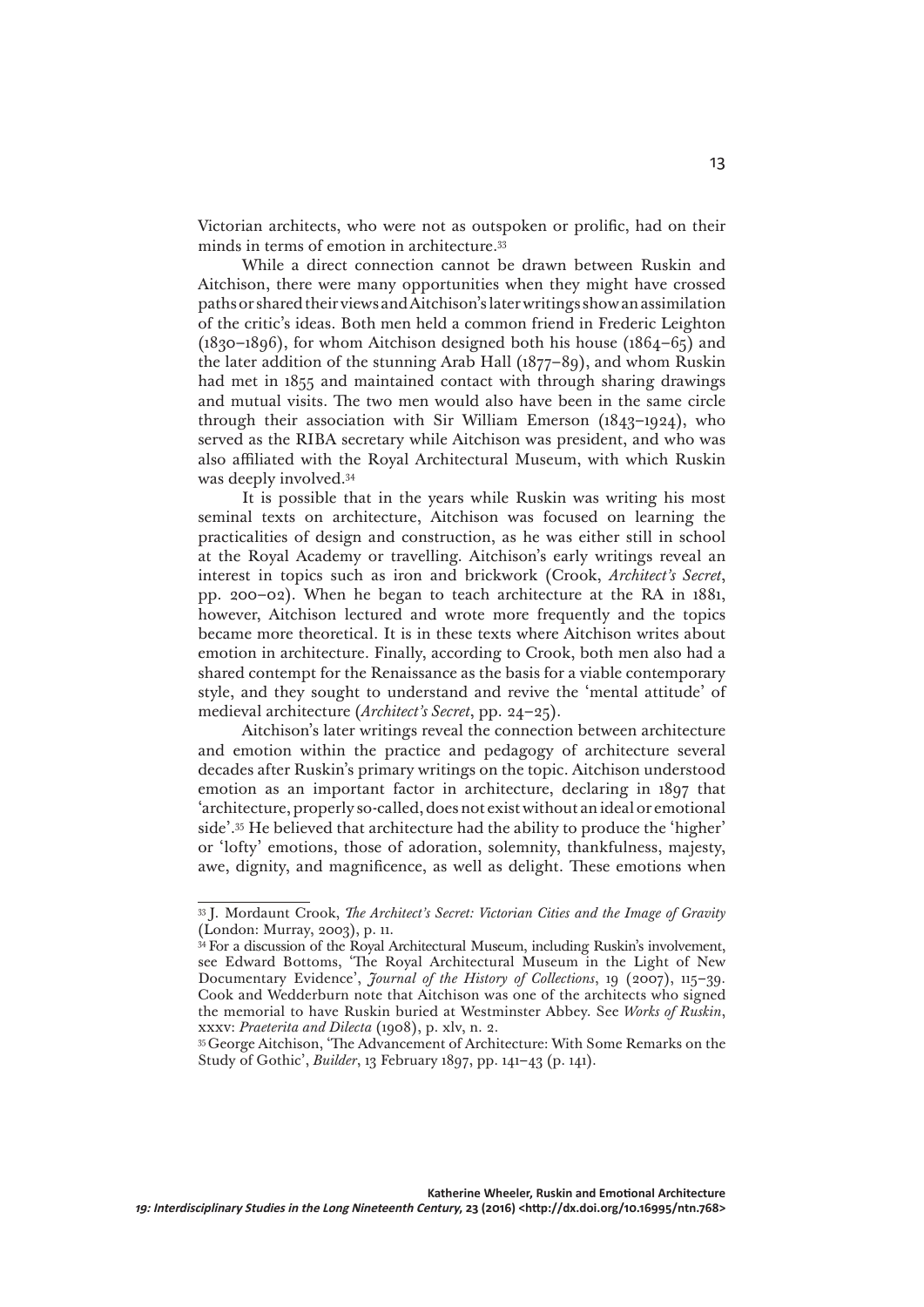projected from the architecture back out to the public inspired and gave pleasure to those who viewed the building. This involved a connection to the Divine, as it did for Ruskin. Aitchison wrote: 'If you [the architect] feel the divine power within you, that will enable you to delight millions yet unborn.'36 Emotion was the connection to God that had been channelled through the architect to the public via the architecture throughout time.

An intellectual approach alone to architecture would not be enough to achieve this. Merely satisfying programmatic requirements did not make architecture. Aitchison states:

> A good many [architects] thought that when every part of a building exactly answered its purpose, and when every redundance had been pared away, and each part took its shape according to the work it had to do, an architecture would arise of itself without further trouble, more wonderful, more perfect, and one that caused more exalted emotions than any that the world had seen; but it became apparent that this was a wrong hypothesis.37

Instead, he asked his audience how architecture might provoke the proper emotions suitable for each building, and what architects had to do to achieve this.38

Each building type  $-$  civic, religious, leisure, domestic  $-$  had its own 'proper' emotional ideal to communicate. These included adoration for temples, awe and apprehension for law courts, grace and delight for theatres, terror for prisons, and comfort for 'ordinary houses'.39 Architects, therefore, had to have a broad understanding of how different buildings could convey different emotions. Both Aitchison and Ruskin understood that the lack of emotion was the 'major problem' of architecture in their respective periods, and Ruskin seems to have influenced Aitchison in both his notions of proper (and improper) emotions for architecture as well as architecture's ability to evoke an emotional reaction at all.

In standard Victorian fashion, Aitchison turned to the past to make his point. Roman baths 'could intoxicate the senses and enthral the mind, and the whole naturally became an architectural structure'. The earliest Roman baths were 'hardly *calculated* to raise an emotion' and were not, therefore, classed as architecture because they exerted no emotional pull

<sup>&</sup>lt;sup>36</sup> George Aitchison, 'The Advancement of Architecture: With Some Remarks on the Study of Gothic', *Builder*, 6 February 1897, pp. 117–19 (p. 118).

<sup>37</sup> Ibid.

<sup>38 &#</sup>x27;Advancement of Architecture', 13 February 1897, p. 142.

<sup>39 &#</sup>x27;Advancement of Architecture', 6 February 1897, p. 118.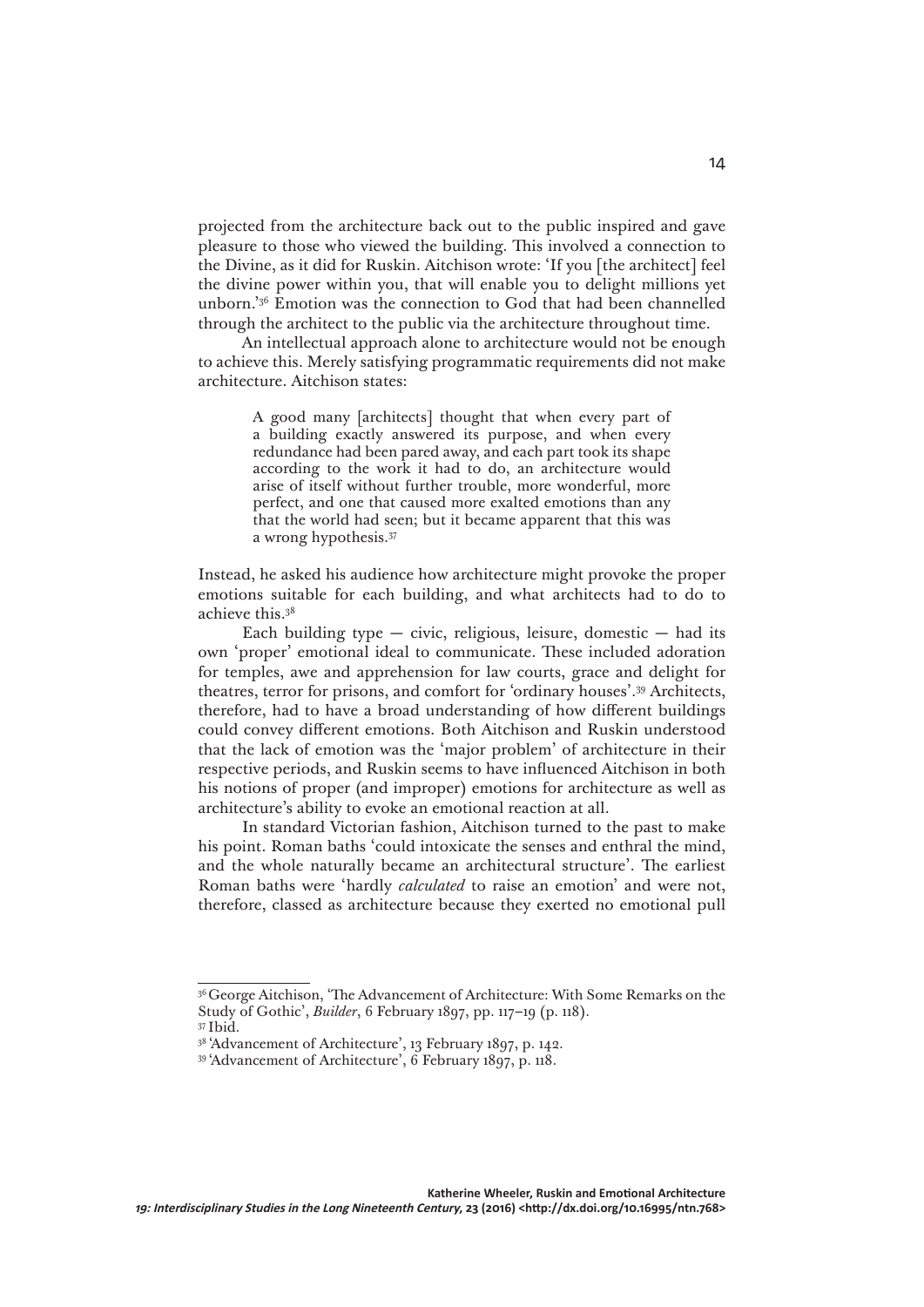on those who visited them.40 The goal of architecture was to use the senses to create an emotional impact that overwhelmed the intellect.

Aitchison insisted that without recourse to emotion, architecture was dead and could not advance as a profession. To look back to historical models using only the intellect and not feeling was a mistake. This, Aitchison argued, was what many of the revivalists had forgotten in their studies of the past while focusing only on details and ornament. He claimed, 'I am doing my best to dispel from the students' minds the notion that the paraphrasing of dead styles is architecture, that it is more the means of learning how to express themselves architecturally.' The study of past architecture was critical to develop true understanding of architecture's emotional power. Aitchison noted:

> The lessons of how these various emotions are to be raised must be learnt from those buildings of former times which show how cognate emotions were excited. [. . .] You must study how the poets have studied, and see how your predecessors learned to evoke the emotions that now delight you.<sup>41</sup>

While Aitchison does not quote Ruskin directly here, the similarity to his earlier writings and the parallel drawn to poets suggest the critic's influence. Aitchison, however, is more direct, thinking like an architect in his use of precedent instead of a writer yearning for an earlier time's style and simplicity.

Aitchison praised Greek architecture as well as Roman but reserved a special affection for the Gothic, which he felt held an incomparable emotional force. In line with Ruskin's preference for Gothic architecture as a model for an appropriate emotional experience, Aitchison claimed that it 'has been able to raise emotions of, perhaps, a loftier sort than those raised by other monuments'.42 Despite the lack of bright sun and clear air that enhanced the Greek buildings' aesthetic perfection, Gothic's dark moodiness was powerful and the strong forms created deep emotional experiences. For Aitchison, the highest purpose of architecture was religious, and he pointed out how across time, architecture built for religious purposes conveyed similar emotions. Even when one religion took over the structure of another, the initial emotional engagement and effect was still evident.43

<sup>40</sup> George Aitchison, 'The Advancement of Architecture', *Builder*, 27 August 1891, pp. 138–39 (p. 139), emphasis added.

<sup>&</sup>lt;sup>1</sup>Advancement of Architecture', 6 February 1897, p. 118.

<sup>42</sup> Ibid., p. 119.

<sup>43</sup> George Aitchison, 'What is Architecture? And How Can It Be Advanced?, Part ii', *Builder*, 4 February 1893, pp. 83–87 (p. 84).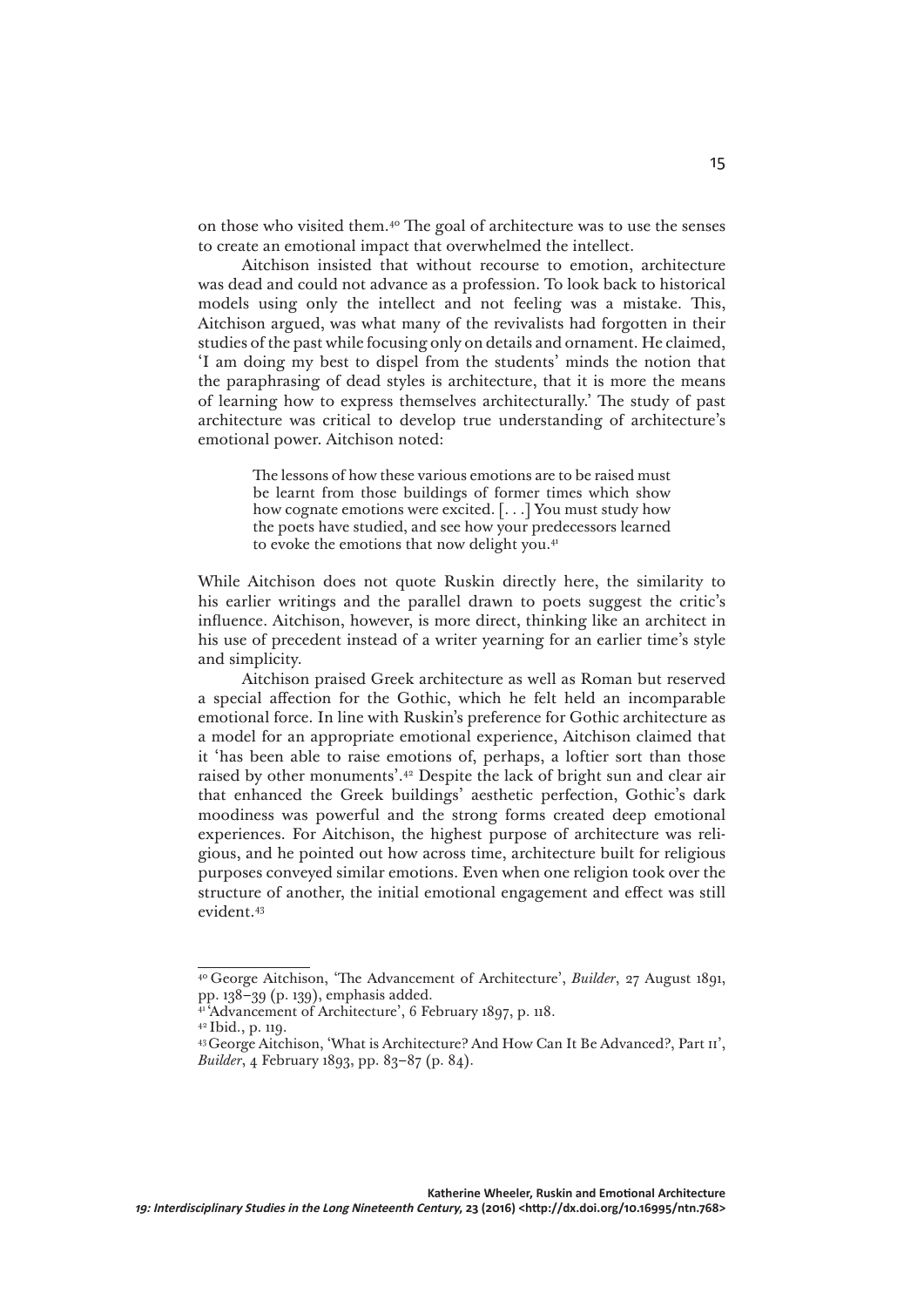The ability to inject emotion into architecture was not, however, something that could be taught, according to Aitchison. In an 1891 article in the *Builder*, Aitchison claimed that even if a young man studied all the materials and structural calculations, met the programmatic and functional requirements, and constructed the building properly, it was still possible for the building to fail in its mission to provoke feeling. For without the architect's artistic feeling, '[the] structure raises no emotions; it merely satisfies the intelligence that what was wanted has been done.'44 Mere functional design could not convey emotion, which required drawing on the architect's own emotional reservoir. To develop this understanding took a lifetime of learning and of experiencing architecture in all its styles and manifestations, echoing Ruskin's belief in the importance of the constant observation of one's surroundings, nature, and humankind. The expression of emotion in architecture came from the architect's awareness of his own emotional responses, be they to buildings, nature, or people. Aitchison called on architects to become 'poets in structure', able to instil emotion as a poet does, using the tools of the architect instead of words.45

Yet, to create an architecture that was relevant for the present day was decidedly more difficult in the fast-paced world of the late nineteenth century than it had been in the past. Aitchison recognized that

> ordinary emotions have become more complex, but this can hardly be the case with the grand ones, such as ecstasy, joy, heartrending grief, terror, and despair. [. . .] I think almost the emotions, being more complex than of yore, have become more difficult to portray.46

He knew that Victorian life was not likely to become less complicated, and he urged that simplicity did not mean the stripping of emotion from architecture. The difficulty  $-$  and the advantage  $-$  of architecture was that it was an 'obtrusive art', and unless you lived in the wilderness, you could not help but see it.47 Therefore, unlike in painting and sculpture where people did not engage with a specific artwork every day, in architecture, emotion was essential because buildings had a more visible and more permanent presence. Architecture's long lifespan and its public face meant that the emotions it contained had to be carefully calibrated to be appropriate. Those who were satisfied to live without architecture  $-$  and, by connection, its emotional content — were, according to Aitchison, either savages (satisfied with living in a cave), or of the absolutely highest class, as

<sup>44 &#</sup>x27;Advancement of Architecture', 27 August 1891, p. 138.

<sup>45 &#</sup>x27;Advancement of Architecture', 6 February 1897, p. 118.

<sup>46</sup> Ibid.

<sup>47</sup> George Aitchison, 'Utilitarian Ugliness in Towns', *Builder*, 15 December 1888, pp. 430–33 (p. 431).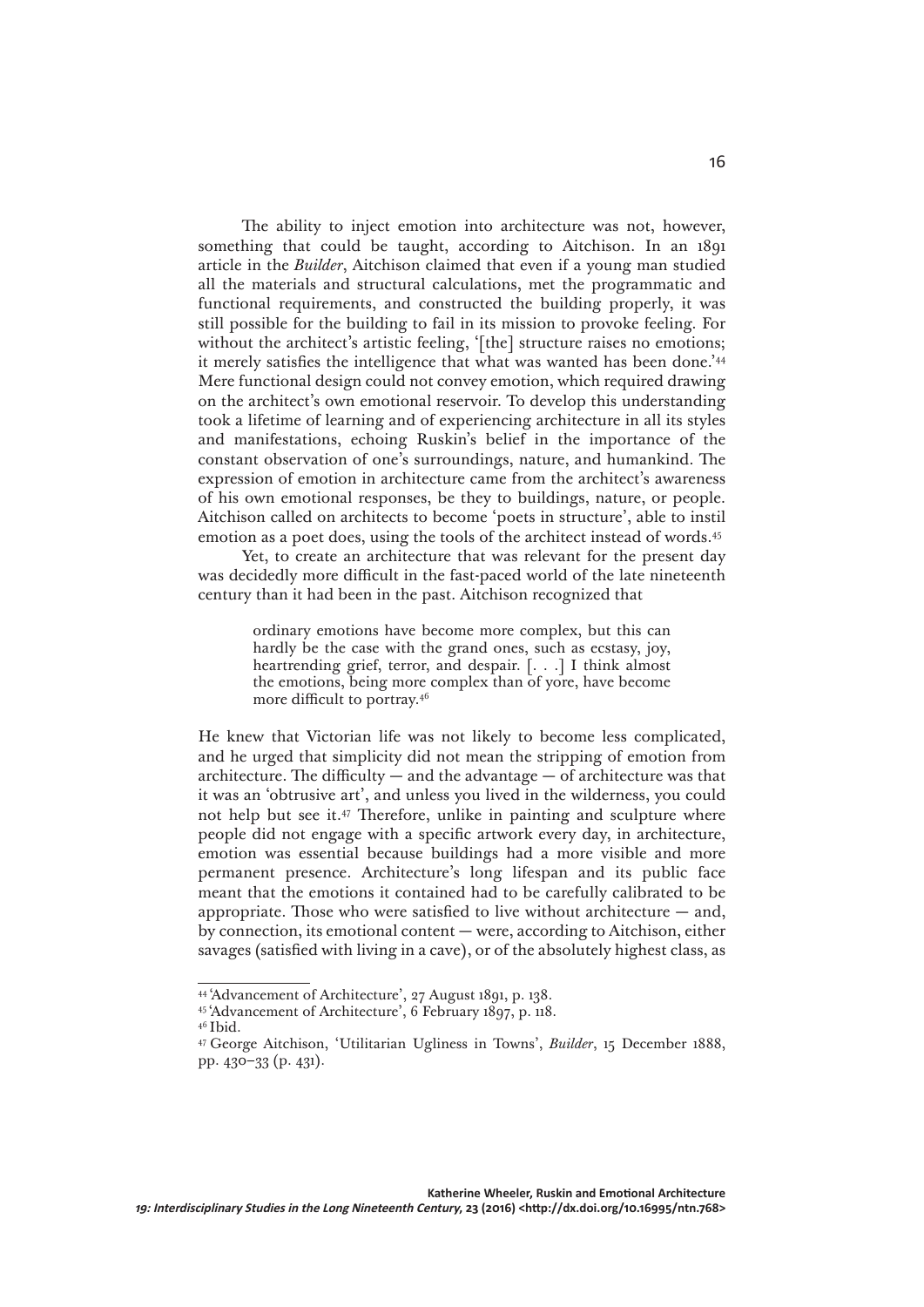they were only concerned with buildings that met their immediate needs, thus disregarding their 'higher nature'.

The emotional pull of architecture was, Aitchison argued, in danger from the increasing processes of mechanization evident in the works of engineers and from the use of new materials such as iron, which resulted in the 'utilitarian ugliness' of many city buildings. By relying only on function, revivalism, and technology to drive architectural design, architecture had neglected its artistic side, that which could convey emotion in favour of 'mere building or engineering'.48 Thus architecture is left lifeless.

Henry Heathcote Statham, editor of the *Builder* from 1883 to 1908, also highlighted emotion's importance in architecture by linking it to art in his 1886 editorial, 'The Romance of Architecture'. Statham argued that when an architect did not have the opportunity to release his pent-up architectural feeling in built form, he often turned to art as an outlet, holding up the drawings of Giovanni Battista Piranesi (1720–1778) and the paintings of John Martin (1789–1854) as examples. Statham placed these artworks within the realm of architecture, albeit not 'practical architecture', because they 'were [. . .] the vehicle of impressions of power, vastness, and solemnity, conveyed with all the force and vividness of true genius'.49 He noted that the works were intended to represent an ability to exploit architecture's power and arouse emotion. To convey this aesthetic effect with its emotional impact required an artist's skill; in these cases, in colour, chiaroscuro, and point of view, instead of in stone, iron, and glass. But built form could create the same impression by exciting the mind and the imagination of the observer.

Architecture was under enormous pressure to become more technical and less artistic with the advent of new materials such as iron. In 1891 a memorial addressed to the RIBA president titled 'Architecture — A Profession or an Art?' was published in *The Times* that revealed a division in the profession. The ensuing debate continued in the press over the following nine months, inspired a publication of the same title, and brought to the forefront the crucial question of whether the architect was an artist and, therefore, architecture a fine art. In the memorial, well-known architects and artists protested a Bill before Parliament to register architects through examination, because they felt that the art of architecture simply could not be tested:

> We believe that, while it is possible to examine students in construction and matters of sanitation, their artistic qualifications, *which really make the architect*, cannot be brought to the test of examination, and that a diploma of architecture

<sup>48</sup> Ibid.

<sup>49 &#</sup>x27;The Romance of Architecture', *Builder*, 13 November 1886, pp. 687–89 (p. 688).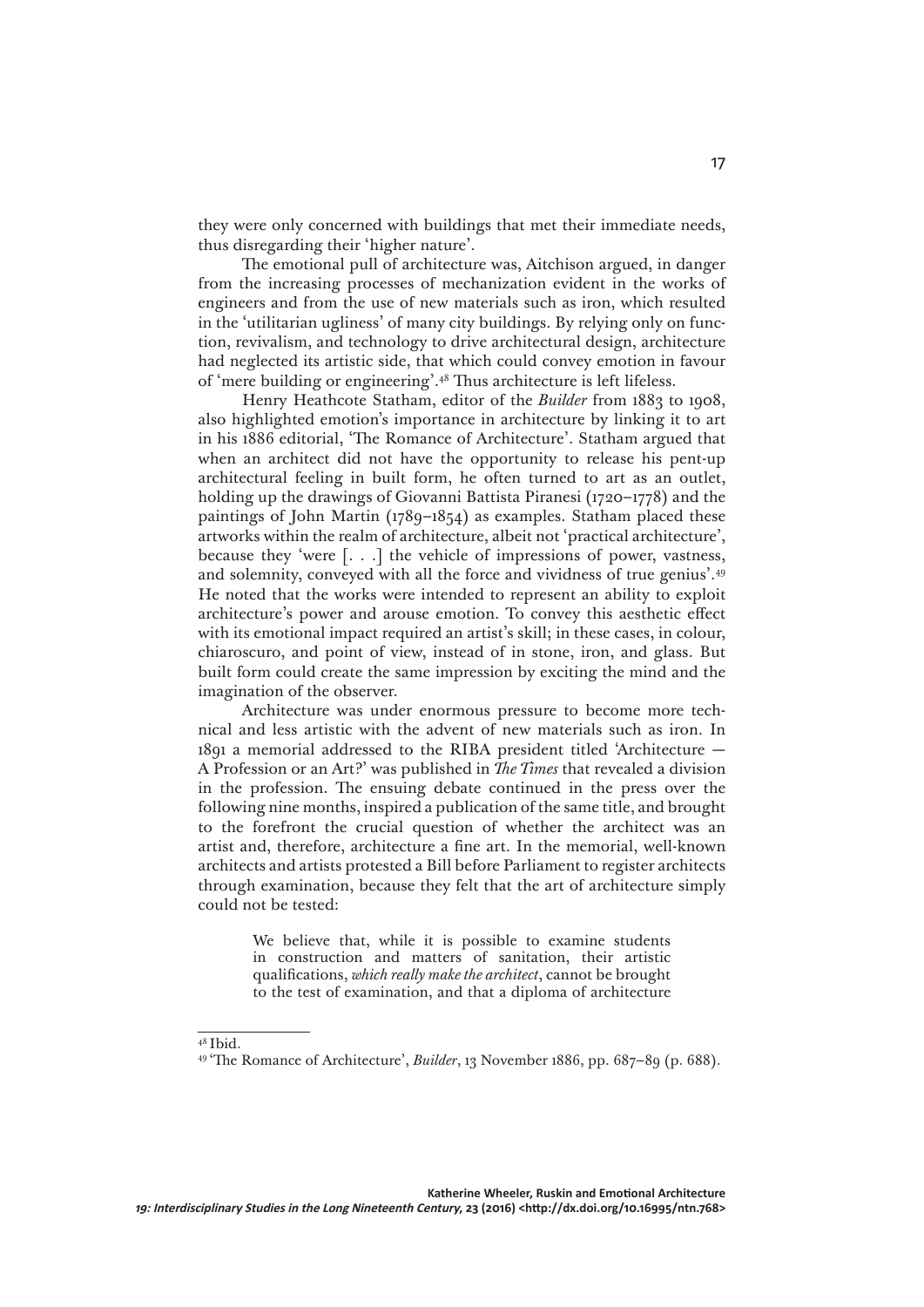obtained by such means would be a fallacious distinction, equally useless as a guide to the public and misleading as an object for the efforts of the student.50

The seventy architects and artists who signed the 1891 memorial — including Edward Burne-Jones, William Morris, Richard Norman Shaw, and William Lethaby  $-$  saw architecture as a fine art and a craft, not to be subject to testing and regulation. Knowledge of construction processes and materials might have been an easy way to protect the public physically, but it did not result in architecture, which was artistic and therefore communicated emotion. The testing of artistic competence challenged the notion of architecture as an art and could not result in an emotional architecture.

## **Conclusion**

An artistic definition of architecture was central to both Ruskin's and Aitchison's claims that architecture was an emotional, even passionate, art. If architecture was a science, either in terms of engineering or even in the use of classical proportions, then it was predominately intellectual and lacked emotion. But if architecture was an art, then it must have an emotional component, for the architect, the artisan, and the recipient of the design. For Ruskin, the emotional component of architecture was tantamount, as it had the power to simultaneously reflect the emotional states of the designer and craftsmen and create an emotional state in those who later viewed it. Emotion was the heart of architecture, and Ruskin feared its loss. In an 1865 lecture to the RIBA, 'The Study of Architecture in Our Schools', Ruskin noted that he 'was tired of knocking his head, thick as it might be, against a wall'.51 He felt that no one in the profession had heard what he was really trying to say.

But Ruskin's appeals that emotion remain inherent in the art of architecture had not fallen on deaf ears. Aitchison and other architects, although consumed with their practices and the need to keep up with the changes in the profession, had heard him. Aitchison had shown the incorporation of emotion into architecture to be compatible with contemporary practice.

Kerr's tribute to Ruskin upon his death in 1900 was the ultimate acknowledgement from an old foe of the one aspect of architecture that seemed to stay above the fray of debate: that architecture was an art and that, as such, it was both imbued with and had the power to evoke emotion.

 $50$ <sup>6</sup> 'Architecture — A Profession or an Art?', *The Times*, 3 March 1891, p. 9, emphasis added.

<sup>51</sup>*Works of Ruskin*, xix, 39–40, n. 5. While no roster of attendees remains, it would be surprising if Aitchison was not in attendance.